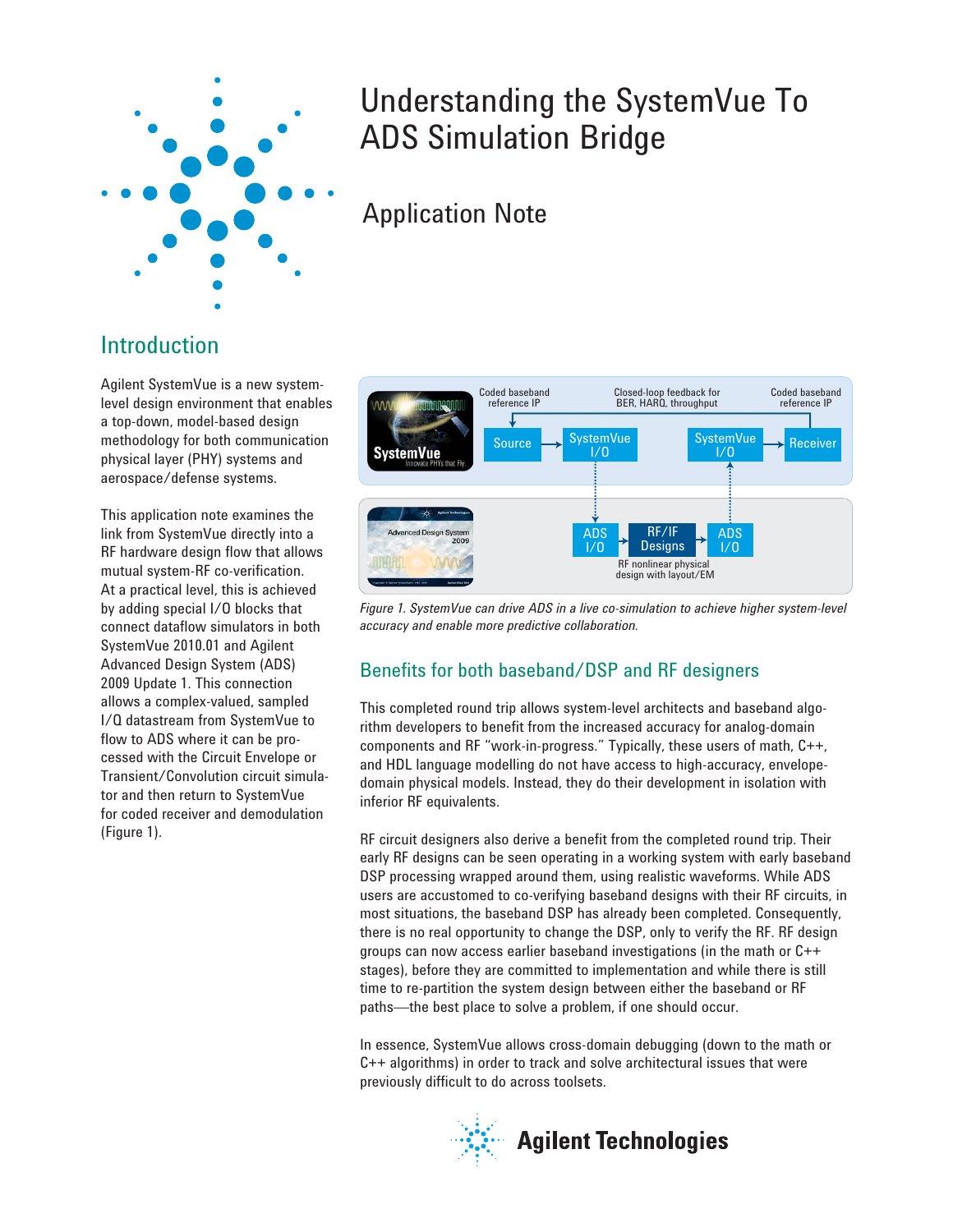## Indirect alternatives to live co-simulation

In this application note we will look at a live co-simulation between SystemVue and ADS. However, there are indirect alternatives to this configuration that have other advantages. They are briefly discussed here, for a more complete perspective.

SystemVue can export active baseband models and file-based I/Q waveforms to ADS, for use natively within the ADS environment. Similarly, ADS can export X-parameters\* and static I/Q waveforms back to SystemVue. These exported objects are easier to use, run orders of magnitude faster in the target environment (with controllable accuracy trade-offs), and allow separate simulations to be done offline across different computers, organizations, license pools, and intellectual property domains (Figure 2).



*Figure 2. SystemVue and ADS can both export models to each other's environments, allowing faster, offline simulations tailored to that environment.*

Live co-simulation, the subject of this application note, allows both baseband and RF design to be used directly in their native environments, with no additional translation or model extraction steps. While the resulting simulations are often slower, they enable the full functionality, libraries and accuracy of the original environments to be used. For example, the ADS Circuit Envelope simulator supports memory and dynamic biasing effects that are not typically included in behavioral models, and can also include the full 3D EM accuracy of the physical amplifier design. Another benefit is that the live simulation connection makes it convenient to cross-check and debug partially-completed designs (that is, use them "as-is"), saving considerable troubleshooting and verification effort at later stages of integration.

# SystemVue-ADS co-simulation: two cases

Two application cases are shown below. The first case shows a direct link between the SystemVue dataflow simulator, and the dataflow simulator in ADS ("ADS Ptolemy"), shown in Figure 3. This link allows for re-use of signal processing schematics and behavioral models that an ADS user may already have created. Additionally, it enables ADS users to take advantage of newer libraries and capabilities of the SystemVue platform.



*Figure 3. Shown here is the SystemVue to ADS Ptolemy co-simulation link.*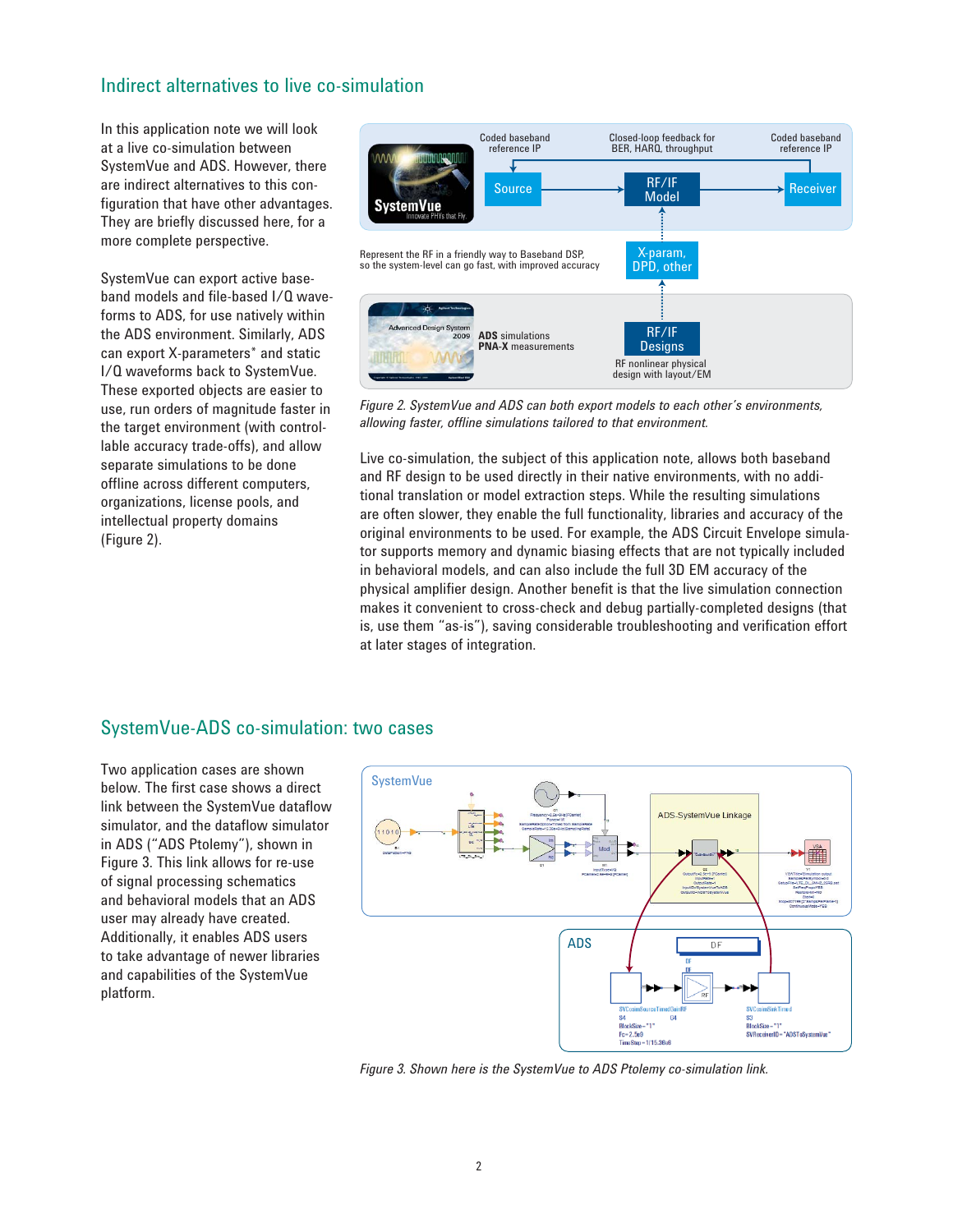The second application case goes one step further (Figure 4). It shows the same link from SystemVue to ADS Ptolemy, but here ADS Ptolemy also performs its own system-circuit co-simulation inside ADS, linking to either the Circuit Envelope or Transient/Convolution simulation engines. By connecting SystemVue to a real physical simulation, system-level designers can improve the accuracy of the RF PHY for their algorithmic studies (e.g., for digital pre-distortion). ADS users can take advantage of higher SystemVue capabilities, such as closed-loop LTE "throughput" measurements, by embedding their RF in active HARQ feedback channels.



*Figure 4. System designers who already own ADS Ptolemy can perform cross-domain, line-by-line debug of their C++ and math algorithms in SystemVue while connected to active RF, carrier/envelope-level memory effects in ADS. This cannot be done without the two Agilent platforms, shown above.*

# **Configuration**

The ADS-SystemVue co-simulation link discussed here requires files and examples that are not included with the commercial releases of either SystemVue 2010.01 or ADS 2009 Update 1. To download and install these files, supported customers are invited to visit the Agilent EEsof EDA Knowledge Center technical support website at **(http://edocs.soco. agilent.com/x/YoFvBg).**

# Installation steps

- Download the archive from the Agilent EEsof Knowledge Center and unpack it to a known directory.
- Exit ADS, if it is currently running. Establish environment variables for **HPEESOF\_DIR** and **ADSPTOLEMY\_ MODEL\_PATH**, per the instructions in the "SETUP" document. When you run ADS, you should have a new DSP schematic palette called "SystemVue Cosimulation" as shown in Figure 5.
- Run SystemVue, if it is not currently running. Use the SystemVue Library Manager to enable the cosim.dll file. You should now have a new library called "Cosim Parts" in the Parts Selector window (Figure 6).



*Figure 5. The ADS co-simulation palette shown here is created after installation.*



*Figure 6. Shown here is the SystemVue co-simulation palette, after installation.*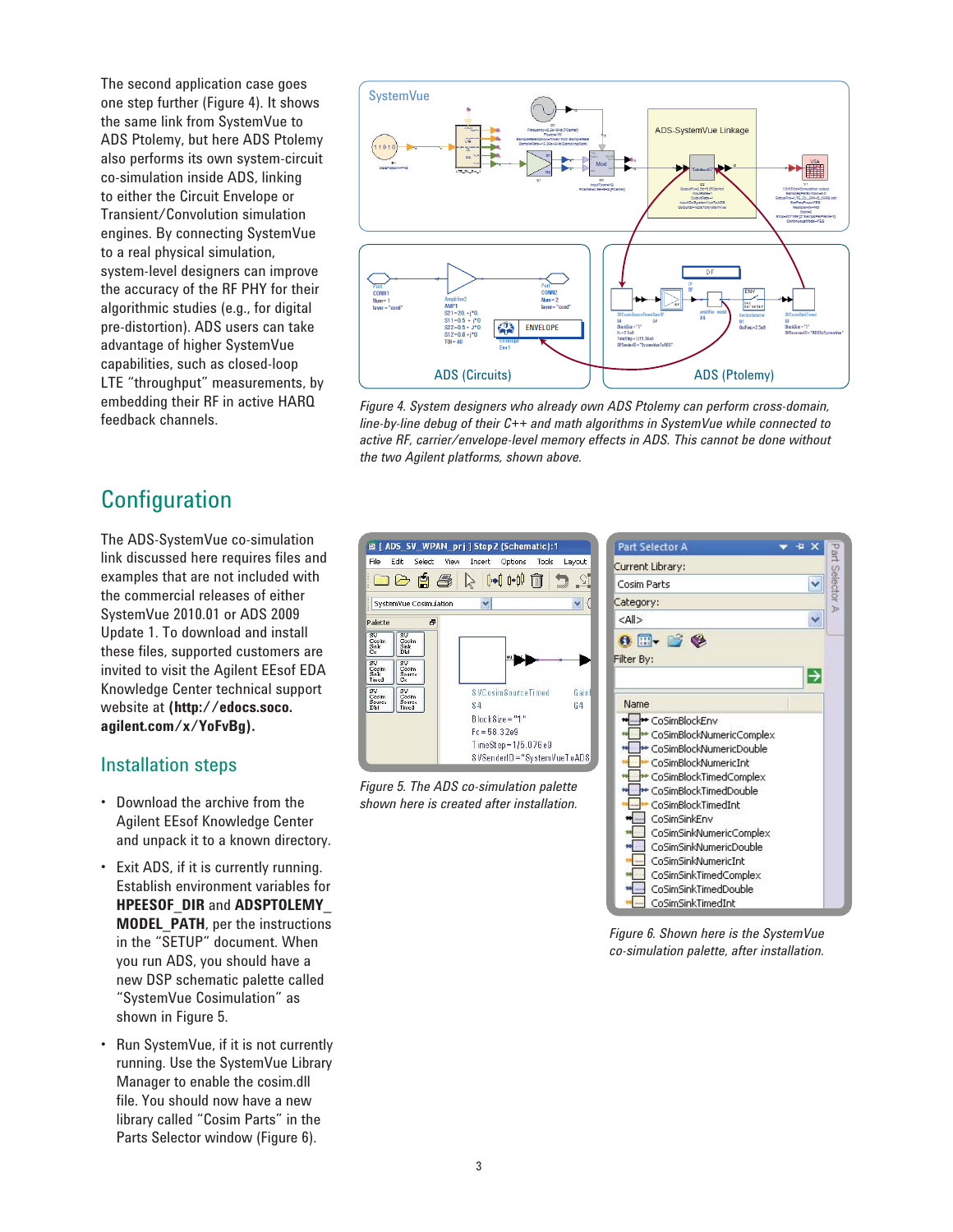# To run the examples

Start SystemVue and ADS sessions on the same machine. Both programs should be running and have all required licenses available.

- Load a pair of corresponding workspaces into both ADS and SystemVue that are set up to talk to each other.
- Run the SystemVue example first. The SystemVue simulation will "pause" as it tries to find a corresponding ADS simulation session (Figure 7).
- Next, run the ADS Ptolemy simulation. Once it connects to the SystemVue session, the SystemVue simulation status window will change to an active status. Both simulations will now run to completion (Figure 8).
- Finish visualizing the data using the dataset/plotting windows in either platform, or using the Agilent 89601 Vector Signal Analysis (VSA) software. Note that the VSA software is optional.



*Figure 7. The SystemVue simulation status window shows that that simulation is pending connection to ADS.*



*Figure 8. Depicted here are the SystemVue and ADS simulation status window, after connection is made.*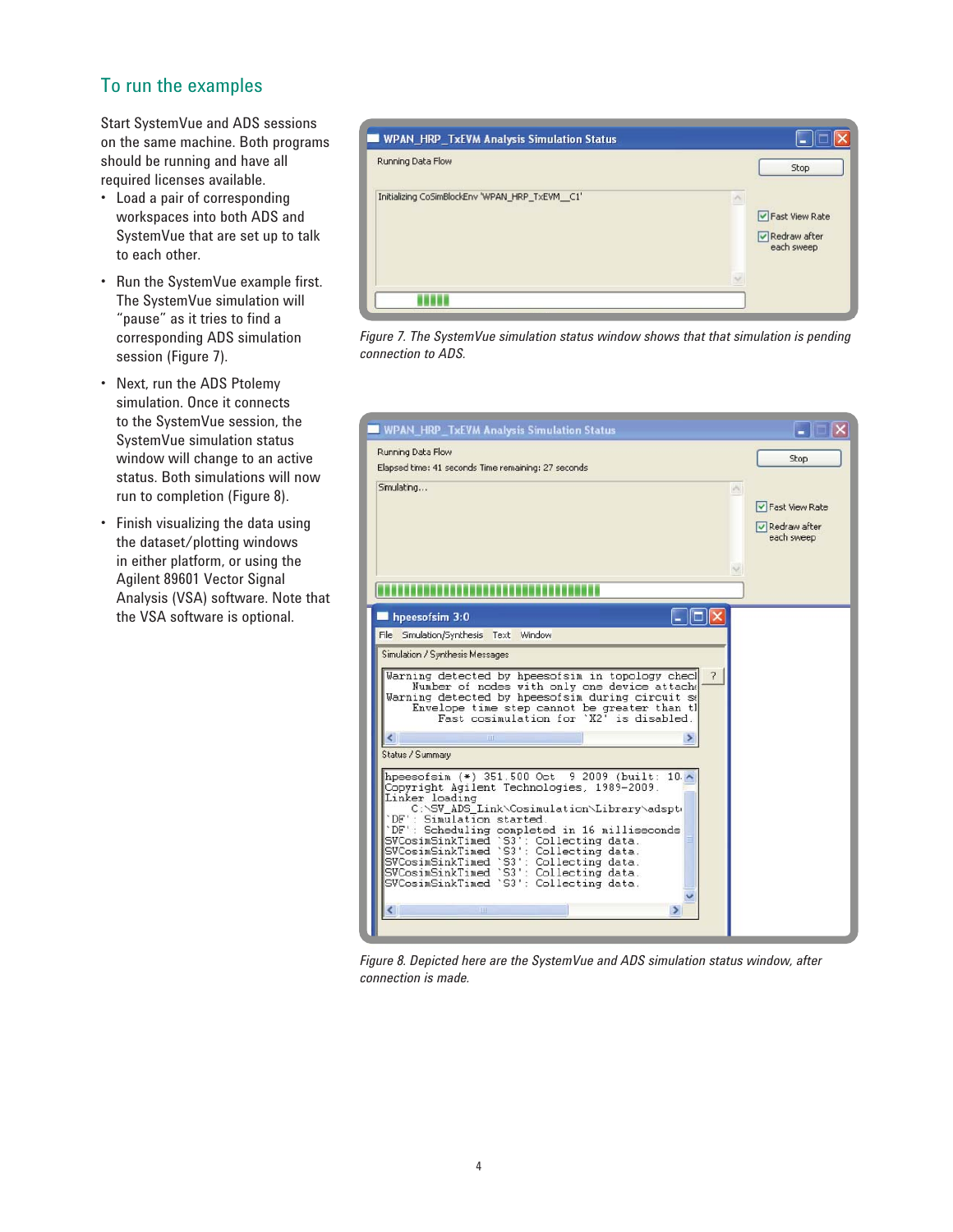## Application Examples

#### Example 1

LTE power amplifier (LTE version 8.9, Dec. 2009)

The wide bandwidth, high crest factor and extreme linearity required for LTE power amplifiers (PAs) requires particular attention to the signals being applied to the system. LTE measurements are a strong function of the exact signal being used. Therefore, format-compliant signals based on the most-current revision to the 3GPP LTE standard are needed for verification. Certain standards-based measurements are also necessary, such as throughput, EVM and various spectral masks. The co-simulation linkage allows RF circuit-level designers to use higher-level LTE libraries in SystemVue to verify their RF designs at the system link level.

Figure 9 illustrates how the SystemVue to ADS linkage is used for verifying a PA. Figures 10 and 11 show the LTE PA operating in both linear and nonlinear regions.



*Figure 9. Verifying a PA, using format-compliant signals based on the latest update to the 3GPP LTE standard (Dec-2009, at this writing).*



*Figure 10. An LTE PA is shown working in its linear region, with a residual EVM < 0.1%, as measured by the independent 89601 VSA measurement software.*



*Figure 11. An LTE PA is shown working in its nonlinear region. This particular power level causes a residual EVM > 5%.*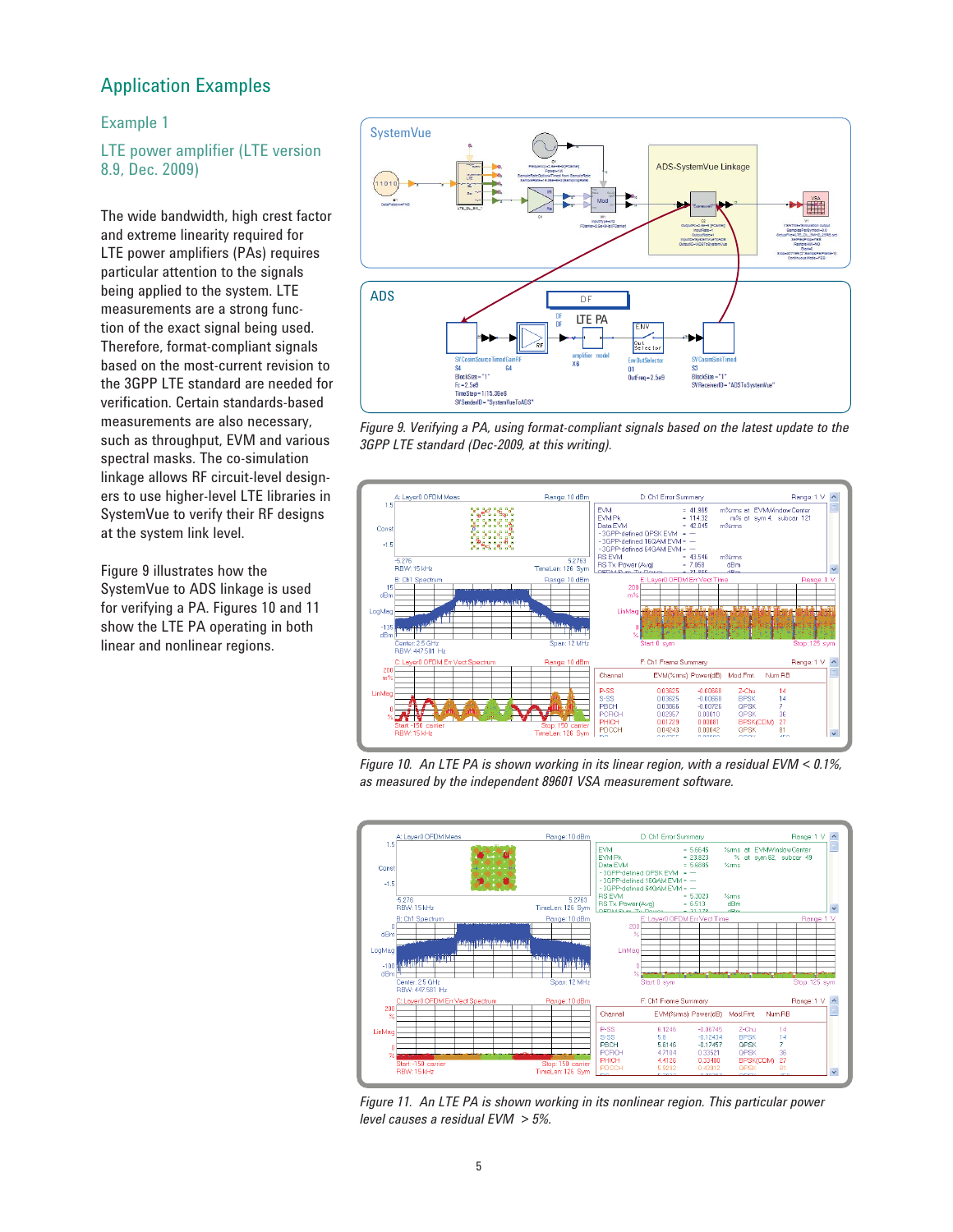#### Example 2

#### Millimeter wave WPAN 60-GHz design

Similar to LTE, designing a 60-GHz power amplifier in ADS for one of the wireless personal area network (WPAN) standards requires an authentic signal source and measurements that are found in SystemVue, not ADS. The ADS-SystemVue configuration for this application is shown in Figure 12. Figures 12 and 13 show the 60-GHz WPAN PA operating in both its linear and nonlinear regions.



*Figure 12. Verifying a 60-GHz PA based on the latest WPAN standard (802.15.3c).* 



*Figure 13. A 60-GHz WPAN PA is shown working in its linear region, with EVM < 0.8% across a large number of individual orthogonal frequency-division multiplexing (OFDM) carriers.*



*Figure 14. A 60-GHz WPAN PA working in its nonlinear region, with EVM > 20% across a large number of OFDM carriers.*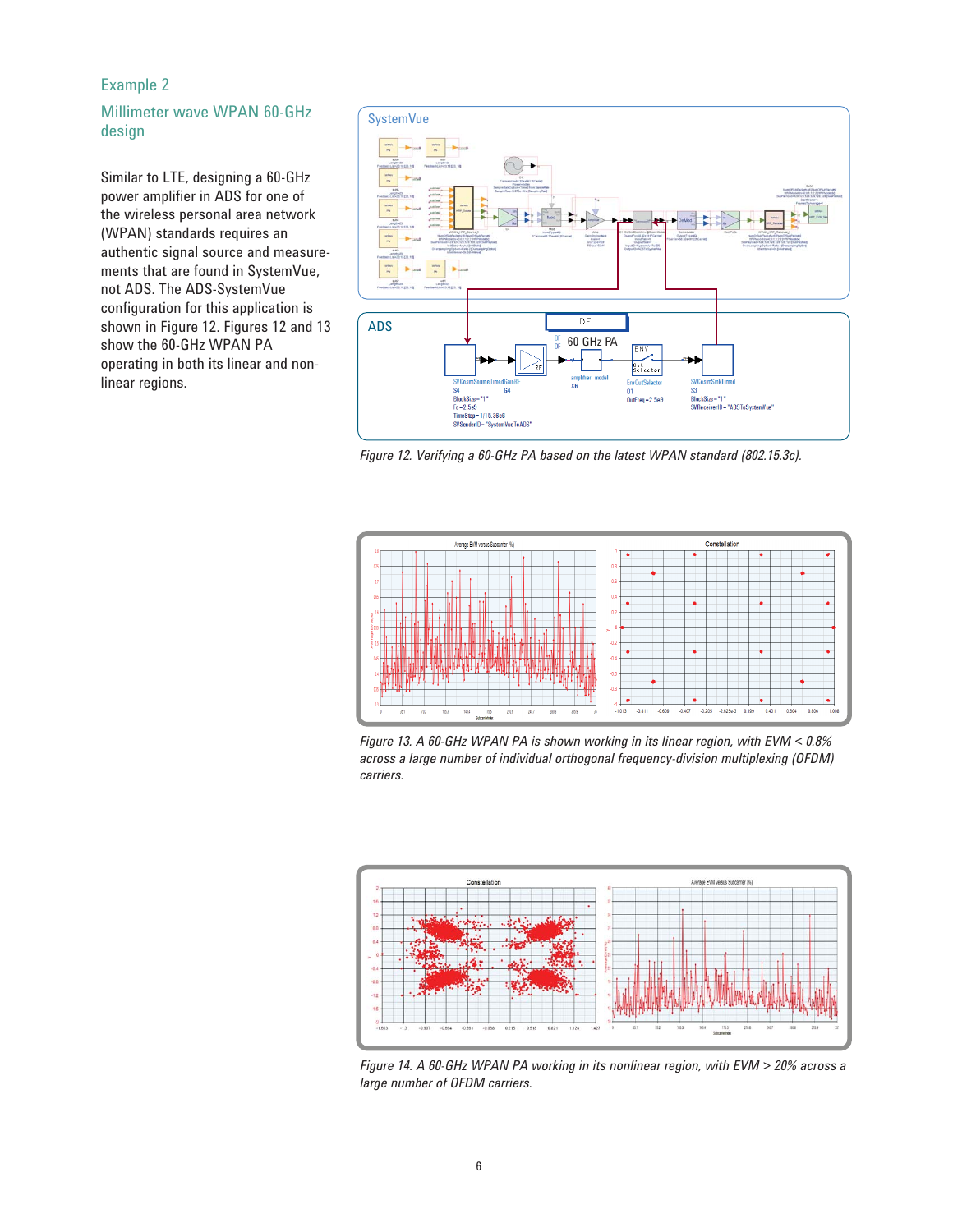#### Example 3

#### ZigBee transmit PA design

Figure 15 shows a link-level SystemVue simulation being used to create a clean 2.45-GHz transmitter signal that adheres to the ZigBee standard (802.15.4). The sampled I/Q samples are passed through the live co-simulation link to a PA being simulated in ADS. The distorted signal returns to SystemVue in the same simulation and is further passed to the Agilent 89601 VSA software for demodulation and analysis. Figures 16 and 17 show the 2.45-GHz PA operating in both linear and nonlinear regions.



*Figure 15. Designing a 2.45-GHz ZigBee PA.*



*Figure 16. A 2.45-GHz ZigBee transmit PA working in the linear region.*



*Figure 17. A 2.45-GHz ZigBee transmit PA working in the nonlinear region.*